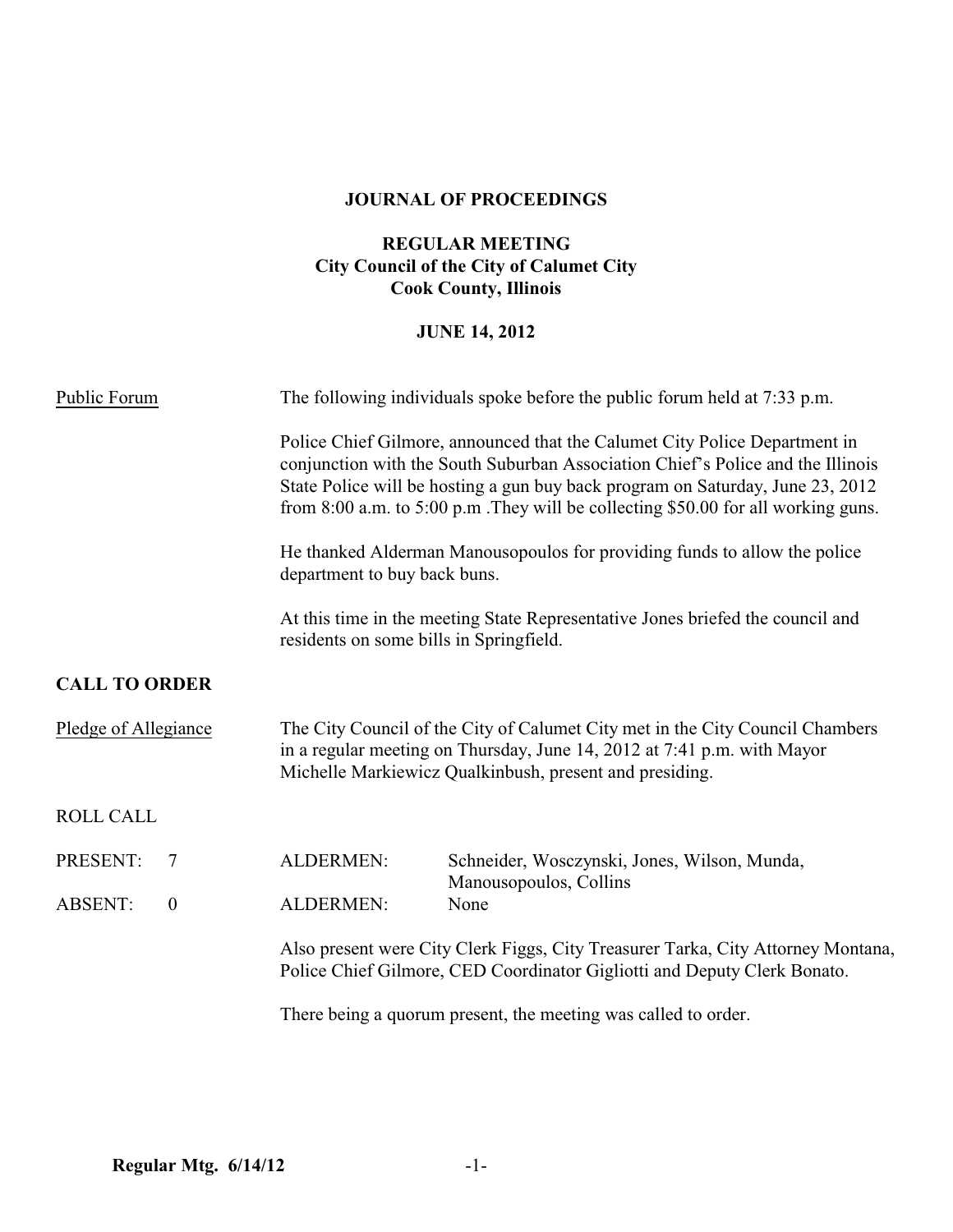Approval of minutes Alderman Munda moved, seconded by Alderman Schneider, to approve the minutes of May 24, 2012 as presented.

## MOTION CARRIED

# **REPORTS OF STANDING COMMITTEES**

| Finance                 | Alderman Wosczynski had no report.                                                                            |
|-------------------------|---------------------------------------------------------------------------------------------------------------|
| <b>Public Safety</b>    | Alderman Manousopoulos had no report. He announced a meeting for June 25,<br>2012.                            |
| <b>Public Utilities</b> | Alderman Jones had no report. He will be calling a meeting soon to address some<br>items.                     |
| Ord. & Res.             | Alderman Collins had no report. He will be calling a meeting soon possible a joint<br>with another committee. |
| H.E.W.                  | Alderman Schneider had no report.                                                                             |
| Permits & Licenses      | Alderman Wilson had no report.                                                                                |
| Public Works            | Alderman Manousopoulos had no report.                                                                         |

## **CITY COUNCIL REPORTS**

| Safe Sex 101 $\omega$ Sandridge<br>Fitness Center - $6/23/12$ | Alderman Schneider announced a health initiative Safe Sex 101 for young adults<br>ages 13-21 on Saturday, June 23, 2012 from 1 p.m. to 3 p.m. at the Sandridge<br>Community Center, 600 Oglesby Avenue.                                                                                                               |
|---------------------------------------------------------------|-----------------------------------------------------------------------------------------------------------------------------------------------------------------------------------------------------------------------------------------------------------------------------------------------------------------------|
|                                                               | It is a two hour workshop that focuses on HIV/STI education and skills training<br>on abstinence, condom negotiation, and condom use, with themes of personal<br>pride and self respect. To participate email Chamille.Johnson@Hektoen.org<br>Nyota Figgs at Nfiggs@hotmail.com. Please RSVP by email before 6/18/12. |
|                                                               | This event is sponsored by South Suburban HIV/Aids Regional Clinics, The Figgs<br>Foundation Inc. and the Calumet Memorial Park District.                                                                                                                                                                             |
| Amend handicap parking<br>by deleting: 494 Ingraham           | Alderman Schneider moved, seconded by Alderman Munda, to amend the<br>handicap parking ordinance by deleting: 494 Ingraham Avenue.                                                                                                                                                                                    |
|                                                               | <b>MOTION CARRIED</b>                                                                                                                                                                                                                                                                                                 |
| Post street address back<br>residents garage                  | Alderman Schneider announced that all residents should post their street address<br>on the back of garage per city ordinance.                                                                                                                                                                                         |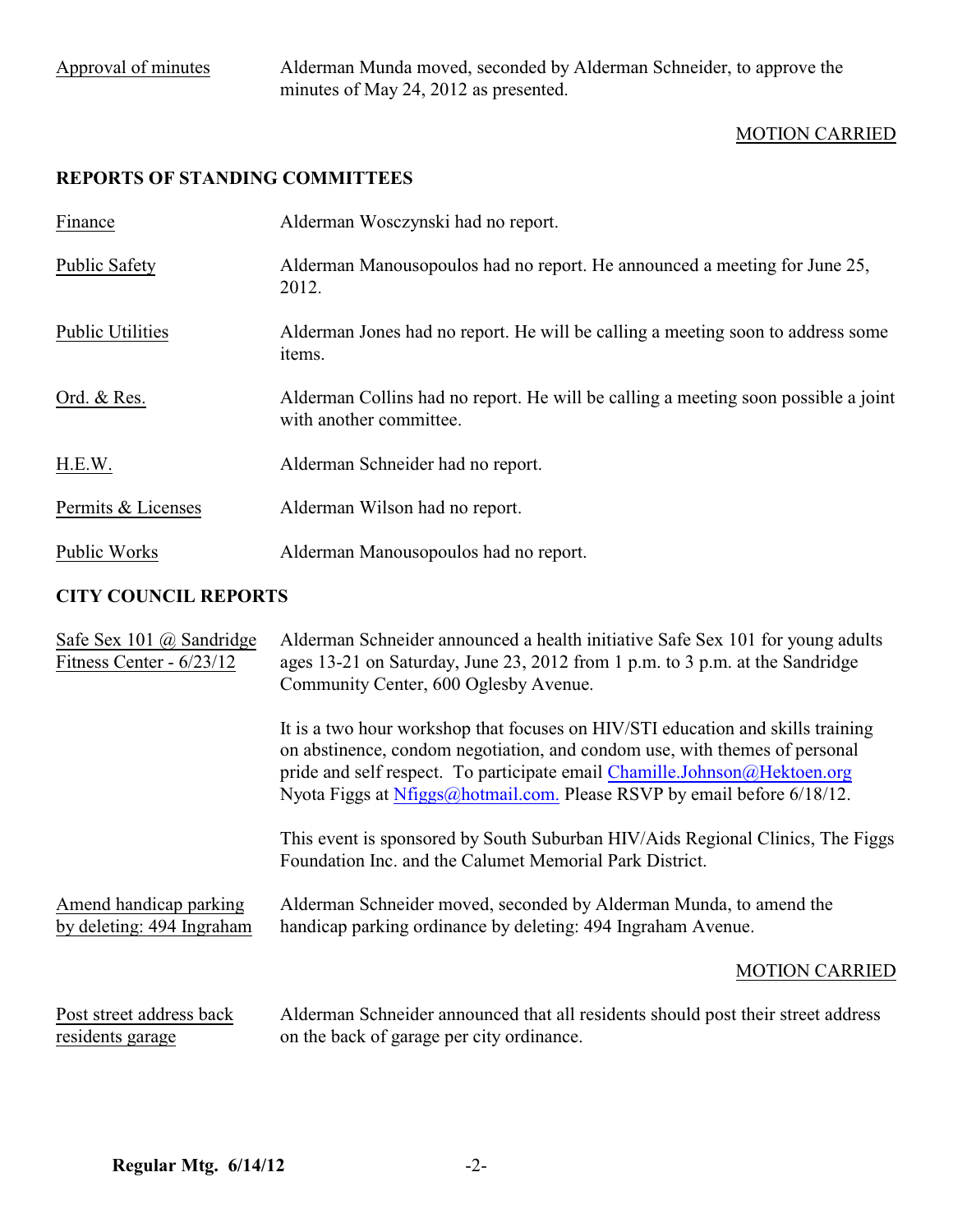| Fair                                                   | $2nd$ Ward Health & Wellness Alderman Wosczynski gave a report and update on her $2nd$ Ward Health &<br>Wellness Fair that was held on May 12, 2012 at the Calumet City Public Library.<br>There over 500 residents that attended and were informed by a variety of agencies<br>and companies.                                                                                                                            |  |
|--------------------------------------------------------|---------------------------------------------------------------------------------------------------------------------------------------------------------------------------------------------------------------------------------------------------------------------------------------------------------------------------------------------------------------------------------------------------------------------------|--|
|                                                        | She thanked all the residents who attended, volunteers that helped and the Library<br>Board, Dr. Tellez for his support, Calumet City Memorial Park District and the<br>Mayor for her support.                                                                                                                                                                                                                            |  |
| Approve block party<br>525 Escanaba - 6/16/12          | Alderman Wosczynski moved, seconded by Alderman Schneider, to approve a<br>block party at 525 Escanaba Avenue on Saturday, June 16, 2012 from 9:00 a.m.<br>until dusk and block off 153 <sup>rd</sup> Street from Escanaba to Exchange Avenue and<br>direct public works to provide trash receptacles and barricades to (525 Escanaba<br>Avenue); also to notify proper public safety personnel.<br><b>MOTION CARRIED</b> |  |
| Survey Exchange Ave.<br>btwn Pulaski & 153rd St.       | Alderman Wosczynski moved, seconded by Alderman Collins, to direct the City<br>Engineer to survey the area on Exchange Avenue between Pulaski & 153 <sup>rd</sup> Street.<br>(dips in street and cracking)                                                                                                                                                                                                                |  |
|                                                        | <b>MOTION CARRIED</b>                                                                                                                                                                                                                                                                                                                                                                                                     |  |
| Post sign prohibiting large<br>trucks on Exchange Ave. | Alderman Wosczynski moved, seconded by Alderman Manousopoulos, to post<br>sign "prohibiting large trucks" on Exchange Avenue between Pulaski & $153rd$<br>Street.                                                                                                                                                                                                                                                         |  |
|                                                        | <b>MOTION CARRIED</b>                                                                                                                                                                                                                                                                                                                                                                                                     |  |
| Thanks residents attending<br>crime watch meeting      | Alderman Jones thanked the residents for attending the last crime watch meeting<br>for the summer. He thanked the residents for bringing issues in the ward to the<br>meeting.                                                                                                                                                                                                                                            |  |
|                                                        | Disorderly house ordinance Alderman Jones encourages residents to contact the police department and utilize<br>the disorderly house ordinance.                                                                                                                                                                                                                                                                            |  |
| Visit website city services                            | Alderman Jones encourages residents to visit the website to apply for city services<br>at 3rdwardcalumetcity.org.                                                                                                                                                                                                                                                                                                         |  |
| Third ward sidewalk list                               | Alderman Jones stated the third ward sidewalk list is complete. Any residents that<br>contacts my office at 891-8193 will be placed on list for next year.                                                                                                                                                                                                                                                                |  |
| Community Open House<br>$7/14/12 - 1-5$ p.m.           | Alderman Jones announced that his office in conjunction with Christian<br>Community Health Fair will sponsor a Health Fair on Saturday, July 14, 2012<br>from 1-5 p.m. at 901 E. Sibley Blvd., South Holland.                                                                                                                                                                                                             |  |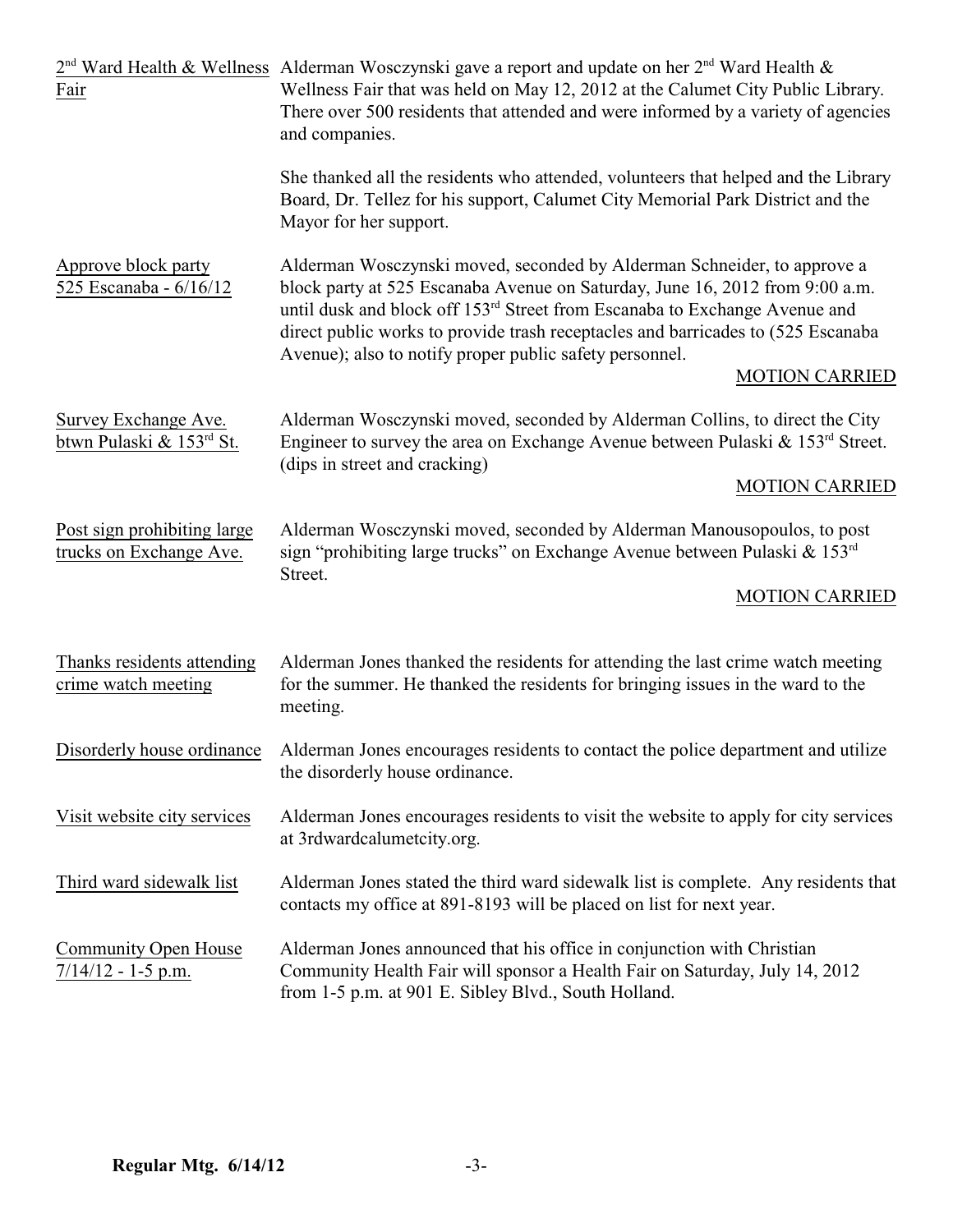| Business to business event                           | Alderman Jones announced his office will be sponsoring a business to business<br>event in conjunction with State Farm, Hertz and other companies. The first event<br>was Friday, June 8, 2012. The goal is do this event every three months to give<br>businesses information about state contracts and about the programs that people<br>can apply for. |  |  |
|------------------------------------------------------|----------------------------------------------------------------------------------------------------------------------------------------------------------------------------------------------------------------------------------------------------------------------------------------------------------------------------------------------------------|--|--|
| Illinois Hard Hit Program                            | Alderman Jones announced there is a program to help residents keep their homes<br>and visit www.illinoishardesthit.org and it has all the requirements.                                                                                                                                                                                                  |  |  |
| Happy Father's Day                                   | Alderman Jones wished all the fathers a Happy Father's Day.                                                                                                                                                                                                                                                                                              |  |  |
| Cub tickets contact Ald.<br>Jones website            | Alderman Jones announced the first person that emails me to<br>www.jonescalumetcity.org will get two tickets for Sunday, June 17, 2012 to the<br>Cubs v. Boston Red Sox.                                                                                                                                                                                 |  |  |
| Thank Ald. Jones                                     | Mayor Michelle Markiewicz Qualkinbush thanked Alderman Jones for bringing<br>state programs which are helpful to residents.                                                                                                                                                                                                                              |  |  |
| Grass cut abandoned<br>property                      | Alderman Wilson thanked the residents for contacting his office regarding<br>abandoned properties and grass cutting. The summer youth program has started<br>and the grass will be cut throughout the ward.                                                                                                                                              |  |  |
| Happy Father's Day                                   | Alderman Wilson wished all the fathers in Calumet City a Happy Father's Day<br>and said Happy Father's Day to his father Charles Wilson.                                                                                                                                                                                                                 |  |  |
| Thank public works dept.                             | Alderman Munda thanked the public works department for working on the high<br>grass in the foreclosures in the fifth ward. They are also out trimming trees in the<br>ward. Any request a resident has for city services contact his office at (708) 891-<br>8195.                                                                                       |  |  |
| St. Andrew Fest<br>June 23-24, 2012                  | Alderman Munda announced that St. Andrew Fest on Saturday, June 23, 2012 and<br>Sunday, June 24, 2012. There will be food, music, dancing and games. Any<br>resident that would like to volunteer or have any questions contact Diane Ranos at<br>(773) 343-2269 or the rectory at (708) 862-4165.                                                       |  |  |
| Thank police dept.                                   | Alderman Munda thanked Chief Gilmore and Assistant Chief Zorzi for their help<br>with the police department regarding issues in the fifth ward and responding to the<br>residents requests.                                                                                                                                                              |  |  |
| Happy Father's Day                                   | Alderman Munda wished all the fathers a Happy Father's Day and especially his<br>father Jerry.                                                                                                                                                                                                                                                           |  |  |
| Amend handicap parking<br>by adding: $15-165$ th St. | Alderman Manousopoulos moved, seconded by Alderman Collins, to amend the<br>handicap parking ordinance by adding: 15-165th Street.<br><b>MOTION CARRIED</b>                                                                                                                                                                                              |  |  |
| Happy Father's Day                                   | Alderman Manousopoulos wished all the fathers a Happy Father's Day.                                                                                                                                                                                                                                                                                      |  |  |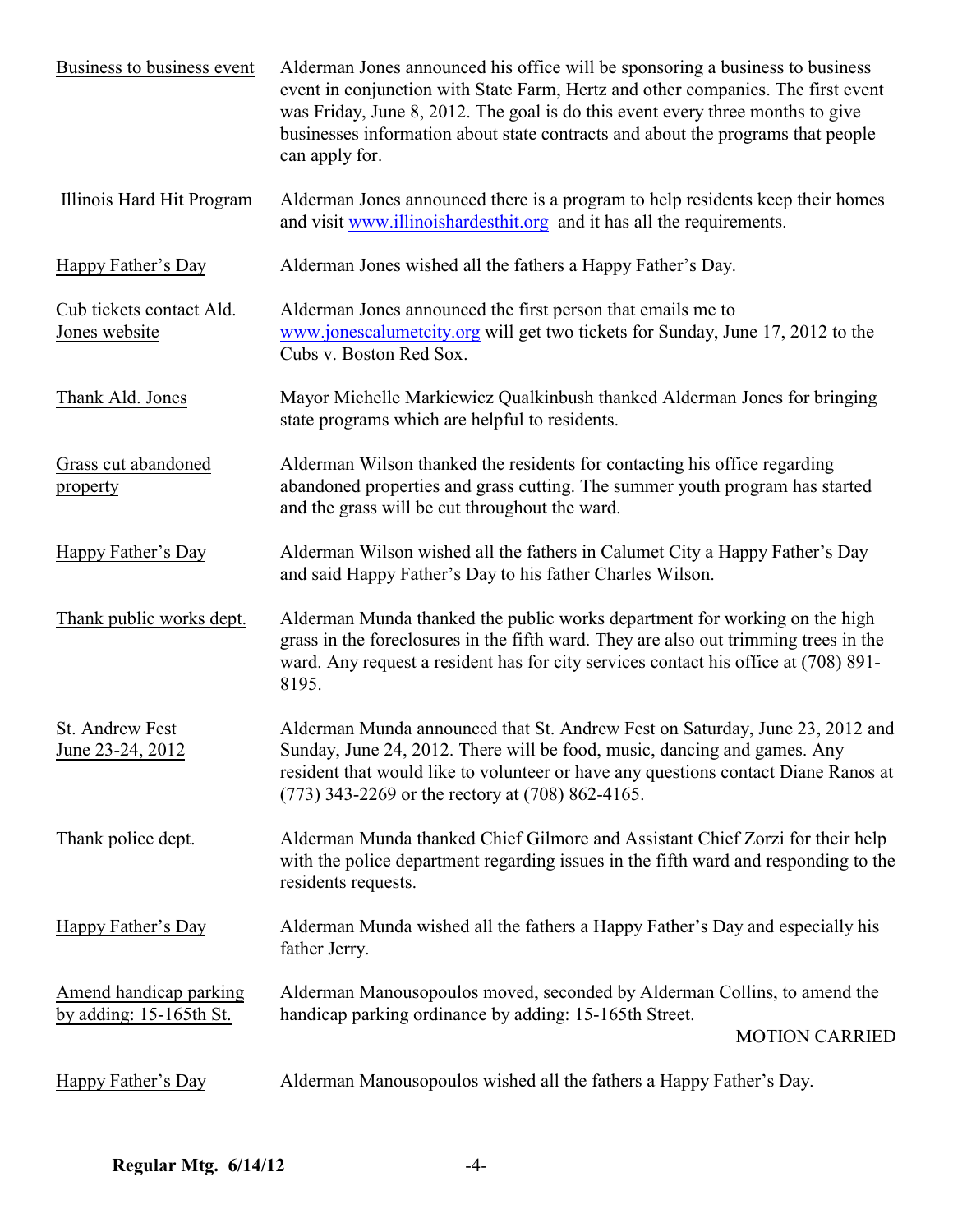| Close Superior Ave - 7/3/12                              | Alderman Collins moved, seconded by Alderman Manousopoulos, to close<br>Superior Avenue between $155th$ Street & $156th$ Street on Tuesday, July 3, 2012<br>from 6:00 a.m. to 12:00 a.m. on July 4, 2012. Directing public works to provide<br>proper barricades and trash receptacles and picnic tables if available and notify the<br>police and fire departments. |  |
|----------------------------------------------------------|----------------------------------------------------------------------------------------------------------------------------------------------------------------------------------------------------------------------------------------------------------------------------------------------------------------------------------------------------------------------|--|
|                                                          | <b>MOTION CARRIED</b>                                                                                                                                                                                                                                                                                                                                                |  |
| Close Buffalo Ave. - 7/3/12                              | Alderman Collins moved, seconded by Alderman Manousopoulos, to close<br>Buffalo Avenue from 155 <sup>th</sup> Street to 156 <sup>th</sup> Street at 6:00 a.m. on July 3, 2012 to<br>12:00 a.m. on July 4, 2012. Direct public works to provide barricades. Also to<br>place an ESDA vehicle at this location. (provided in security plan)                            |  |
|                                                          | <b>MOTION CARRIED</b>                                                                                                                                                                                                                                                                                                                                                |  |
| Close Campbell Ave. -<br>7/3/12                          | Alderman Collins moved, seconded by Alderman Manousopoulos, to close<br>Campbell Avenue from Pulaski Road to 156 <sup>th</sup> Place on Tuesday, July 3, 2012<br>from 3:00 p.m. to 10:00 p.m. and direct the public works to provide barricades.                                                                                                                     |  |
|                                                          | <b>MOTION CARRIED</b>                                                                                                                                                                                                                                                                                                                                                |  |
| Feasibility study - Michigan<br>City Rd. & Campbell Ave. | Alderman Collins moved, seconded by Alderman Wosczynski, to direct the police<br>department to conduct a feasibility study at the northeast corner of Michigan City<br>Road and Campbell Avenue to determine if a "no parking" is needed.                                                                                                                            |  |
|                                                          | <b>MOTION CARRIED</b>                                                                                                                                                                                                                                                                                                                                                |  |
| Check timing traffic signals<br>Ring Road                | Alderman Collins moved, seconded by Alderman Manousopoulos, to direct the<br>City Engineer to check the timing of the traffic signals on Ring Road (near 1370)<br>Ring Road, if traveling northbound can't make left turn on Ring Road in adequate<br>time).                                                                                                         |  |
|                                                          | <b>MOTION CARRIED</b>                                                                                                                                                                                                                                                                                                                                                |  |
| Upcoming projects in $7th$<br>Ward                       | Alderman Collins announced upcoming projects in the $7th$ Ward in the next few<br>weeks, Arthur Street from Williams to River Oaks Drive will be resurfaced.                                                                                                                                                                                                         |  |
|                                                          | Park Avenue from the guard shack to River Oaks Drive will be resurfaced in the<br>next few weeks.                                                                                                                                                                                                                                                                    |  |
| Sidewalk & tree trimming                                 | Alderman Collins stated if any resident has a sidewalk repair tree trimming<br>or nuisance issues to contact his office to resolve those issues.                                                                                                                                                                                                                     |  |
| Report suspicious activity<br>police department          | He encourages residents to contact the police department to report suspicious<br>activity in the neighborhood.                                                                                                                                                                                                                                                       |  |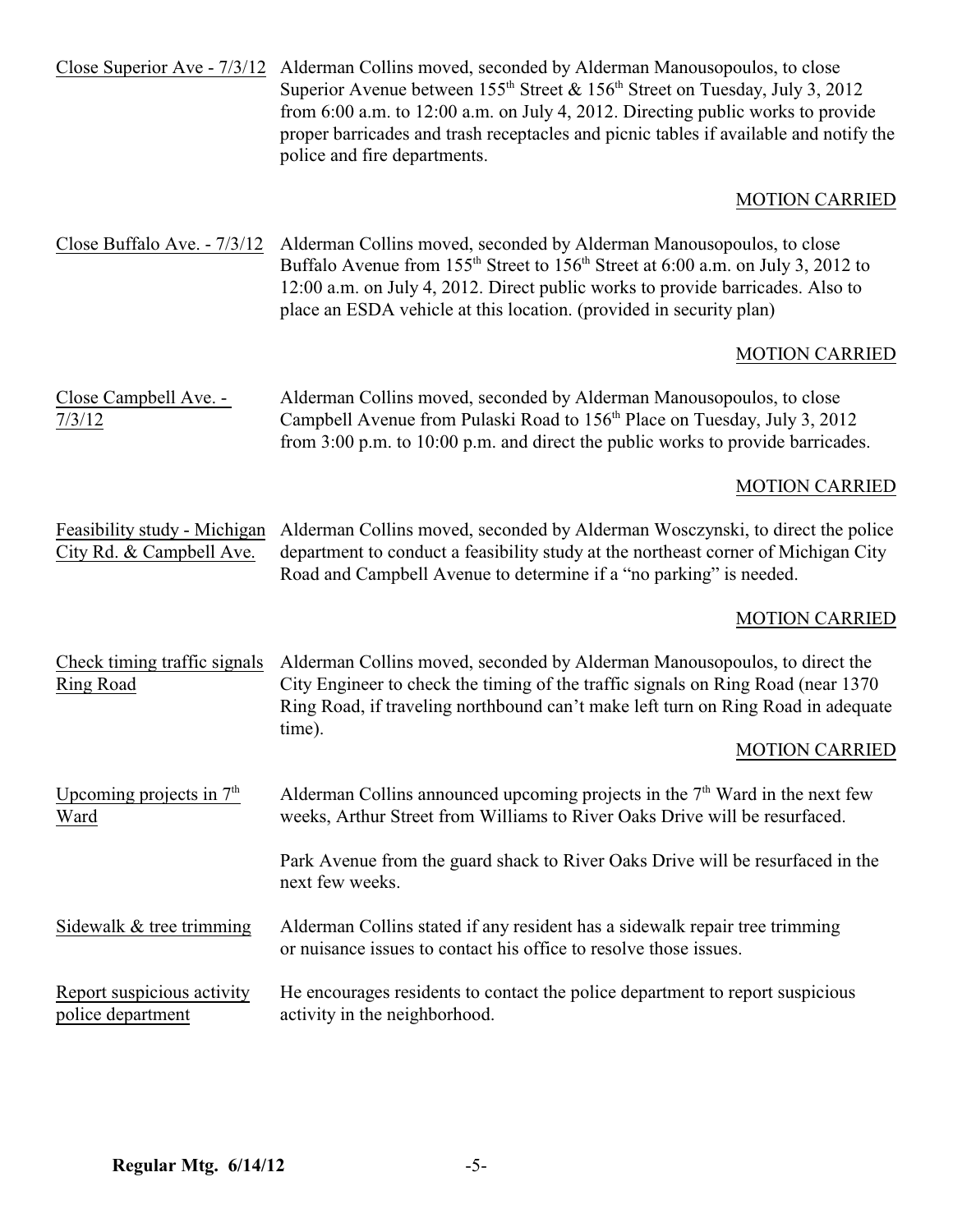| $7th$ Ward Celebration<br>July 3, 2012 | Alderman Collins invited the residents to the $7th$ Ward Celebration in conjunction<br>with Freedom's Eve from 2:00 p.m. 5:00 p.m. Food and beverages will be<br>provided on the corner of $155th$ Street & Superior. |
|----------------------------------------|-----------------------------------------------------------------------------------------------------------------------------------------------------------------------------------------------------------------------|
| Thank School Dist. #157                | Alderman Collins thanked School District #157 for inviting him to give<br>commencement address to the 8 <sup>th</sup> grade graduating class.                                                                         |
| Congratulations graduation             | Alderman Collins congratulated all the graduates from all the schools, including<br>Lincoln and TF. North High School.                                                                                                |

## **INFORMATIONAL ITEMS TO BE ACCEPTED AND PLACED ON FILE**

| monthly report                                                                         | City Clerk Figgs/submitting Submitting Monthly Report for May, 2012.                              |
|----------------------------------------------------------------------------------------|---------------------------------------------------------------------------------------------------|
| Robinson Engineering/<br>State Line Rd. Quiet Zone                                     | Submitting State Line Road Quiet Zone Preliminary Analysis.                                       |
| Qualkinbush/storm prepared- preparedness.<br>ness/ComEd                                | Mayor Michelle Markiewicz Advising residents that the city is working with ComEd to promote storm |
| State of Illinois Commerce/<br>2013-2017 Crossing Safety<br><b>Improvement Program</b> | RE: 2013-2017 Crossing Safety Improvement Program.                                                |
| Comcast/price adjustments                                                              | RE: Important Information - price adjustments.                                                    |
| City Treas. Tarka/bond<br>rating report                                                | RE: Bond Rating from Standard and Poor's.                                                         |
|                                                                                        | Pace/Pace Ridership Report RE: April 2012 Pace Ridership Report.                                  |
| Metropolitan Water<br><b>Reclamation District/policy</b><br>synthetic athletic turf    | RE: Policy on Synthetic Athletics Turf Fields in Separate Sewer Areas.                            |
| Waste Management/Notice<br><b>Class 1 Permit Modifications</b>                         | RE: Notice of Class 1 Permit Modifications.                                                       |
| Cook County Board of<br>Commissioners/Joe Orr<br>Project overview                      | RE: Joe Orr Road Project Overview.                                                                |
| USEPA/response for grant<br>proposal                                                   | RE: Response for grant proposal submitted by Calumet City.                                        |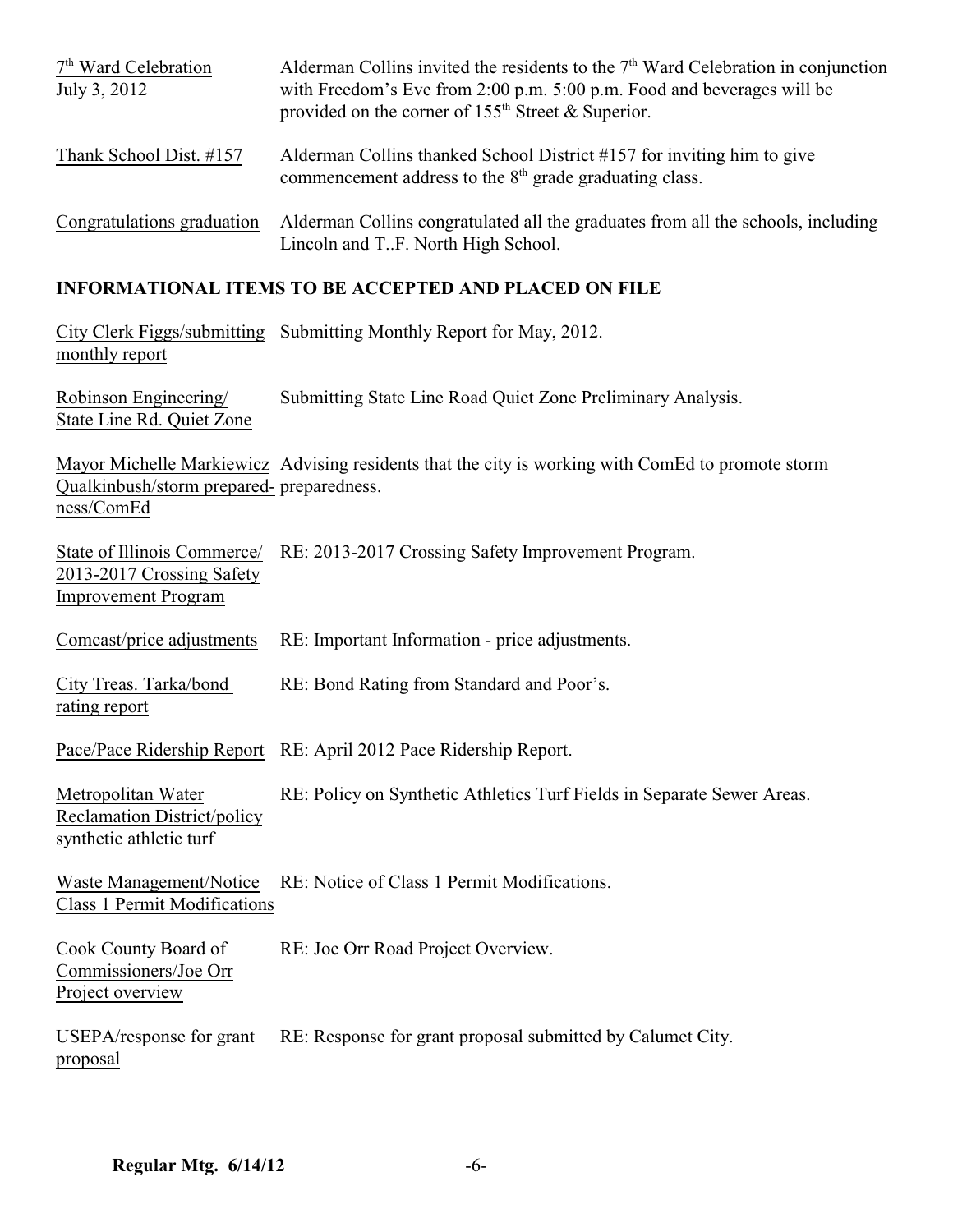| Chicago Southland<br>Convention & Visitors<br>Bureau/thanking CED<br>Coordinator for attending<br>workshop |                                   | Thanking CED Coordinator Gigliotti for attending workshop.                                                                                                                                                                            |  |
|------------------------------------------------------------------------------------------------------------|-----------------------------------|---------------------------------------------------------------------------------------------------------------------------------------------------------------------------------------------------------------------------------------|--|
| State of Illinois Circuit<br>Court/completion bond<br>court consolidation                                  |                                   | RE: Completion of Bond Court Consolidation.                                                                                                                                                                                           |  |
| Diversity, Inc./thanking<br>CED Coordinator for                                                            |                                   | Thanking CED Coordinator Gigliotti for his participation in the workshop<br>"Affirmatively Furthering Multicultural Communities on May 29, 2012.                                                                                      |  |
| Accept & place on file                                                                                     | communications and place on file. | Alderman Jones moved, seconded by Alderman Collins, to accept the                                                                                                                                                                     |  |
|                                                                                                            |                                   | <b>MOTION CARRIED</b>                                                                                                                                                                                                                 |  |
| <b>NEW BUSINESS</b>                                                                                        |                                   |                                                                                                                                                                                                                                       |  |
| Approving tag day request/<br>You Can Make It                                                              |                                   | Approving tag day request for You Can Make It, Inc. to conduct tag days at<br>various intersections. (Approved by the police department)                                                                                              |  |
| Refer to City Attorney/<br>Reid v. Calumet City                                                            |                                   | Refer to City Attorney - United States District Court - Angela Reid as best friend<br>of Lakeya Reid, a minor, Plaintiff v. Officer Paul Maletich #222, Officer Mason<br>#200, and the City of Calumet City, a Municipal Corporation. |  |
| Approve new business                                                                                       |                                   | Alderman Jones moved, seconded by Alderman Schneider, to approve new                                                                                                                                                                  |  |
| <b>ROLL CALL</b>                                                                                           | business as presented.            |                                                                                                                                                                                                                                       |  |
| YEAS:<br>7                                                                                                 | <b>ALDERMEN:</b>                  | Wosczynski, Jones, Wilson, Munda, Manousopoulos,<br>Collins, Schneider                                                                                                                                                                |  |
| NAYS:<br>$\boldsymbol{0}$                                                                                  | <b>ALDERMEN:</b>                  | None                                                                                                                                                                                                                                  |  |
| <b>ABSENT:</b><br>$\boldsymbol{0}$                                                                         | <b>ALDERMEN:</b>                  | None                                                                                                                                                                                                                                  |  |
|                                                                                                            |                                   | <b>MOTION CARRIED</b>                                                                                                                                                                                                                 |  |

### **BUILDING PERMITS**

FENCE - PERMITS 244 Pulaski Road - 1<sup>st</sup> Ward 1038 Hirsch -  $5<sup>th</sup>$  Ward

Approve permits Alderman Schneider moved, seconded by Alderman Wosczynski, to approve building permits as presented.

### MOTION CARRIED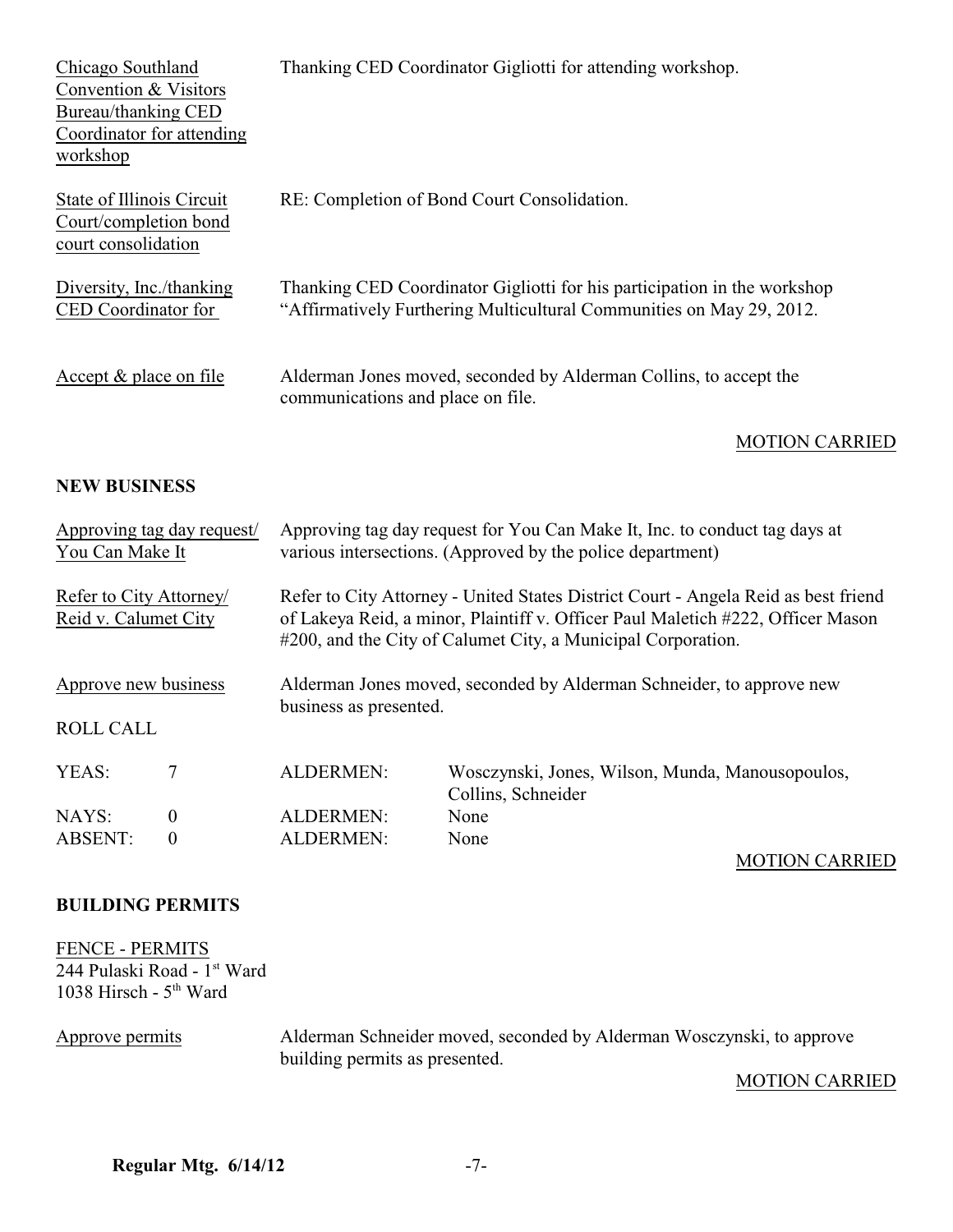# **RESOLUTIONS AND ORDINANCES**

| Res. #1: approving Class 8<br>Real Estate Tax Assessment<br>(Napleton River Oaks)<br>Lincoln, LLC)<br>$(Res. #12-22)$       | Resolution approving a Class 8 Real Estate Tax Assessment Classification for<br>New Construction within the City of Calumet City, Thornton Township, Cook<br>County, Illinois. (Napleton River Oaks Lincoln, LLC)<br>(see attached page 8A)                                           |
|-----------------------------------------------------------------------------------------------------------------------------|---------------------------------------------------------------------------------------------------------------------------------------------------------------------------------------------------------------------------------------------------------------------------------------|
| Res. #2: approving Class 8<br>Real Estate Tax Assessment<br><b>Napleton River Oaks</b><br>Cadillac, Inc.<br>$(Res. #12-23)$ | Resolution approving a Class 8 Real Estate Tax Assessment Classification for<br>New Construction within the City of Calumet City, Thornton Township, Cook<br>County, Illinois. (Napleton River Oaks Cadillac, Inc.)<br>(see attached page 8B)                                         |
| Res. #3: approving Class 8<br><b>Real Estate Assessment</b><br>Abandoned property<br>(555 Burnham Ave.)<br>$(Res. #12-24)$  | Resolution approving a Class 8 Real Estate Assessment Classification for the<br>Occupation and Rehabilitation of Abandoned Property within the City of Calumet<br>Thornton Township, Cook County, Illinois. (555 Burnham Avenue)<br>(see attached page 8C)                            |
| Ord $#4$ : approving<br>agreement between G.P.<br>Properties & City<br>$(Ord. #12-26)$                                      | Ordinance of the City of Calumet City, Cook County, Illinois, approving an<br>Agreement by and between the City of Calumet City & G.P. Properties Unlimited<br>Incorporated. (see attached page 8D)                                                                                   |
| Ord. #5: amending handicap<br>parking, by adding: 499<br>Paxton Ave. & 505 Gordon<br>$(Ord. #12-27)$                        | Ordinance amending Chapter 90 of the Municipal Code of the City of Calumet<br>City, Cook County, Illinois, Handicap Parking, by adding: 499 Paxton Avenue<br>& 505 Gordon Avenue. (see attached page 8E)                                                                              |
| Res. $#6$ : authorizing<br>process for work performed<br>by the city in State of Illinois<br>$(Res. #12-25)$                | Resolution of the City of Calumet City, Cook County, Illinois, authorizing an<br>expedited permit application Expedited Permit Application Process for Work Performed by the City in State<br>of Illinois Maintained Rights of Way. (see attached page 8F)                            |
| Res. $#7$ : amending<br>$(Res. \#11-53)$ conveyance<br>surplus real estate<br>$(Res. #12-26)$                               | Resolution amending Resolution #11-53 for conveyance of surplus real estate in<br>Calumet City and authorizing the City Clerk and/or Corporation Counsel to<br>to execute all documentation necessary to effectuate said conveyance of surplus<br>real estate. (see attached page 8G) |
| Res. #8: authorizing BMO<br>Harris a Financial Institution<br>for deposit of city funds<br>$(Res. #12-27)$                  | Resolution of the City of Calumet City, Cook County, Illinois, authorizing BMO<br>Harris N.A. as a Financial Institution. (see attached page 8H)                                                                                                                                      |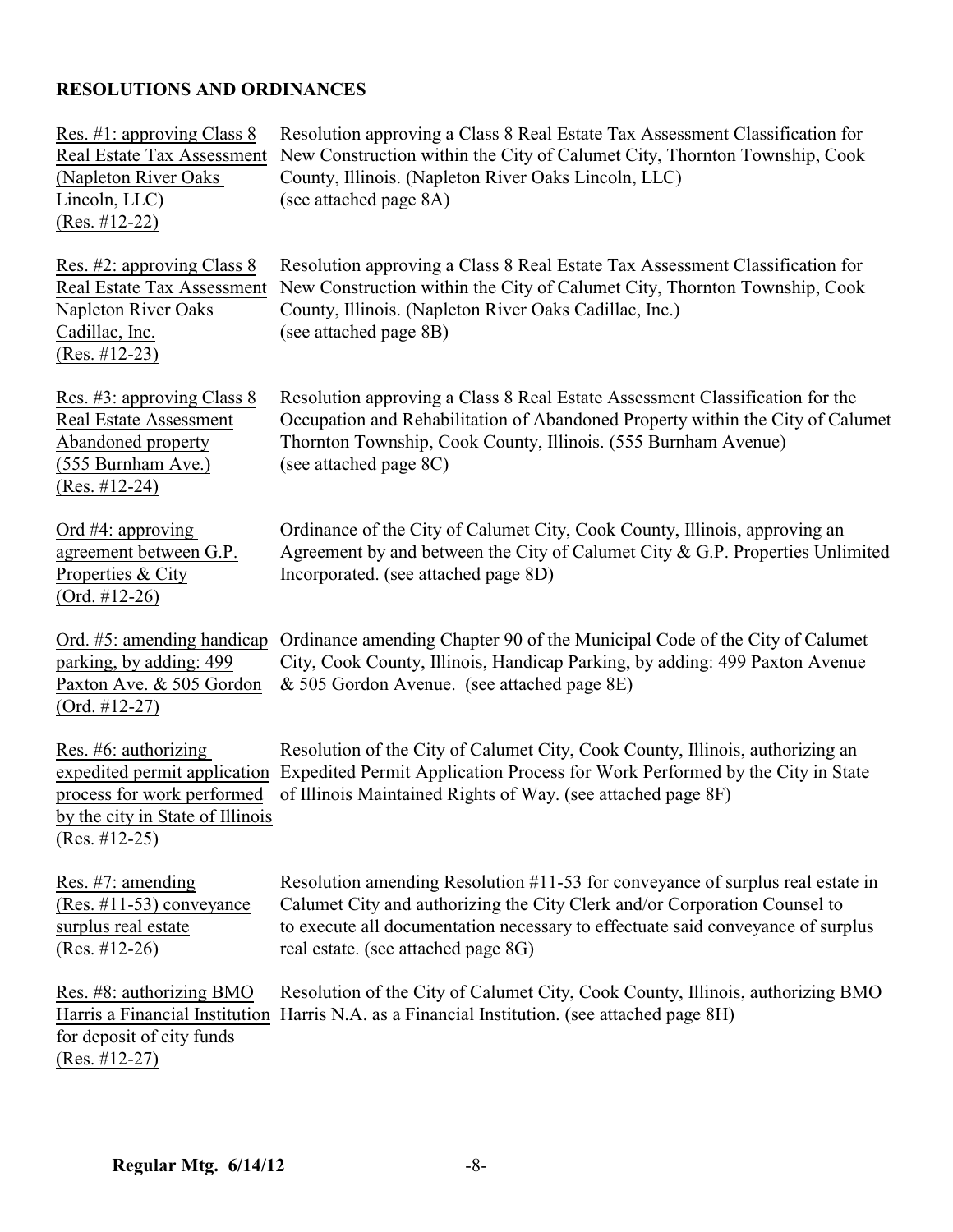| Pass Resolutions/Adopt<br>Ordinances |                | Alderman Jones moved, seconded by Alderman Wilson, to pass Resolutions<br>as presented and adopt Ordinances, without the necessity of prior posting. |                                                                        |
|--------------------------------------|----------------|------------------------------------------------------------------------------------------------------------------------------------------------------|------------------------------------------------------------------------|
| ROLL CALL                            |                |                                                                                                                                                      |                                                                        |
| YEAS:                                |                | ALDERMEN:                                                                                                                                            | Jones, Wilson, Munda, Manousopoulos, Collins, Schneider,<br>Wosczynski |
| NAYS:                                | $\theta$       | ALDERMEN:                                                                                                                                            | None                                                                   |
| <b>ABSENT:</b>                       | $\overline{0}$ | ALDERMEN:                                                                                                                                            | None                                                                   |
|                                      |                |                                                                                                                                                      | <b>MOTION CARRIED</b>                                                  |

## **FINANCIAL MATTERS**

| Approve deed in lieu<br>Foreclosure Agreement/<br>635 Wentworth Avenue                   | Approve Deed in lieu of Foreclosure Agreement for 635 Wentworth Avenue,<br>Calumet City, Illinois, authorizing the City Clerk and/or Corporation Counsel to<br>execute all documentation necessary to effectuate said conveyance.                                                                                                                                                                        |  |
|------------------------------------------------------------------------------------------|----------------------------------------------------------------------------------------------------------------------------------------------------------------------------------------------------------------------------------------------------------------------------------------------------------------------------------------------------------------------------------------------------------|--|
| effective 6/4/12                                                                         | Advising hiring probationary Advising of hiring of probationary police officer Erik Martinez and direct the<br>police officer Erik Martinez City Treasurer to place him on payroll effective June 4, 2012.                                                                                                                                                                                               |  |
| Sonic/\$13,906.11                                                                        | Remit payment/SDI Calumet Authorize the City Treasurer to remit payment to SDI Calumet City LLC (Sonic)<br>in the amount of \$13,906.11 representing 50% of the sales tax received by the<br>City in Municipal and Home Rule Sales Tax for the calendar year 2011 pursuant<br>to the economic incentive agreement to be charged to the Corporate Fund<br>Contractual Obligation line item #010-99-2-696. |  |
| Remit payment/J & J Newell<br>$(\$9,120.00)$                                             | Approve water main repair at northwest corner of 163 <sup>rd</sup> Street and Burnham<br>Avenue and direct the City Treasurer to remit payment to $J & J$ Newell Concrete<br>in the amount not to exceed $$9,120.00$ and charge to account $#030-36-2-349$ .                                                                                                                                             |  |
| Remit payment/Patten<br>Industries/\$6,941.79                                            | Approve repairs to generator and fuel system at Greenbay Pump Station and direct<br>the City Treasurer to remit payment to Patten Industries in the amount not to<br>exceed \$6,941.79 and charge to account #030-36-2-346.                                                                                                                                                                              |  |
| Approve renewal contract<br>Eco-Clean - police station                                   | Approve the renewal of the contract for cleaning the police station with Eco-Clean<br>for the period May 1, 2012 to April 30, 2013 and direct the City Treasurer to remit<br>payment in the amount of $$36,864.00$ ; to be charged to account $#010-60-2-345$ .                                                                                                                                          |  |
| Award bid/street resurfacing<br>@ various locations/Alpha<br><b>Construction Company</b> | Accept the recommendation from Robinson Engineering and award the bid to the<br>low bidder for Street Resurfacing at various locations to Alpha Construction<br>Company in the amount of \$214,415.10 and direct the City Treasurer to remit<br>payment and charge to the appropriate account.                                                                                                           |  |
| Award bid low bidder/<br>demolition/Holland Asphalt<br>& JM Industrial Services          | Award the bid to the low bidder for the demolition of the following properties<br>245-153rd Street (\$7,800 - Holland Asphalt), 104-154th Place (\$6,800.00 -<br>Holland Asphalt & 19-154thPlace - JM Industrial Services) and direct the<br>City Treasurer to remit payment and charge to account #118-10-5-645. (Public<br>Bid Opening held on Tuesday, June 12, 2012 at 2:00 p.m. at City Hall)       |  |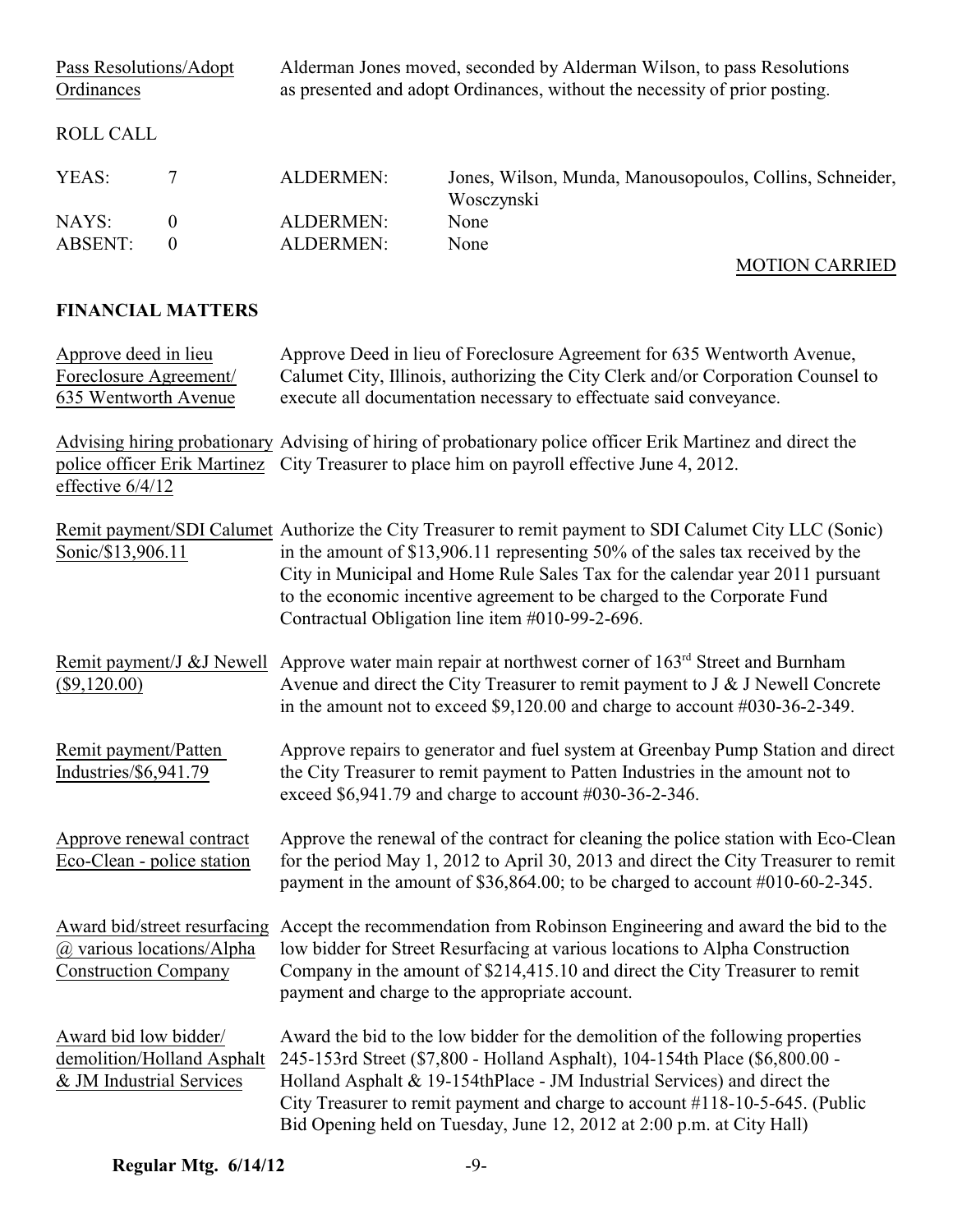| Approve payroll                                       |                  | Approve payroll (\$810,554.95)                                                                                                                                 |                                                                        |  |
|-------------------------------------------------------|------------------|----------------------------------------------------------------------------------------------------------------------------------------------------------------|------------------------------------------------------------------------|--|
| Approve bill listing                                  |                  | Approve bill listing (\$446,198.79)                                                                                                                            |                                                                        |  |
| Approve legal bill listing                            |                  | Approve legal bill listing (\$7,320.12)                                                                                                                        |                                                                        |  |
| Approve financial matters<br>authorize City Treasurer |                  | Alderman Wosczynski moved, seconded by Alderman Manousopoulos, to<br>approve financial matters as presented and direct the City Treasurer to remit<br>payment. |                                                                        |  |
| <b>ROLL CALL</b>                                      |                  |                                                                                                                                                                |                                                                        |  |
| YEAS:                                                 | 7                | <b>ALDERMEN:</b>                                                                                                                                               | Wilson, Munda, Manousopoulos, Collins, Schneider,<br>Wosczynski, Jones |  |
| NAYS:                                                 | $\boldsymbol{0}$ | <b>ALDERMEN:</b>                                                                                                                                               | None                                                                   |  |
| <b>ABSENT:</b>                                        | $\theta$         | <b>ALDERMEN:</b>                                                                                                                                               | None                                                                   |  |
|                                                       |                  |                                                                                                                                                                | <b>MOTION CARRIED</b>                                                  |  |

### **UNFINISHED BUSINESS**

| Condolences to Schneider<br>family               | Alderman Collins extended condolences to the Schneider family on the loss of<br>Alderman Schneider's grandfather.                                                                                                                                                    |
|--------------------------------------------------|----------------------------------------------------------------------------------------------------------------------------------------------------------------------------------------------------------------------------------------------------------------------|
| Happy Father's Day                               | Alderman Collins wished all the fathers a Happy Father's Day.                                                                                                                                                                                                        |
| Send letter IDOT/privacy<br>wall on Stony Island | Alderman Jones moved, seconded by Alderman Wosczynski, to direct the Mayor<br>to send a letter to IDOT regarding a privacy wall and engineering costs on Stony<br>Island.                                                                                            |
|                                                  | <b>MOTION CARRIED</b>                                                                                                                                                                                                                                                |
| Kidsploration in Energy<br>2012 Summer Program   | Alderman Jones announced his office and Jones foundation will be hosting a<br>Kidsploration in Energy Summit Program for students entering grades 5-7 starting<br>July 30 through August 3, 2012 from 8:00 a.m. to 3:00 p.m. at Faith Family<br>Future Center.       |
| McClain County Farm<br>Bureau - 8/2/12           | Alderman Jones thanked Commander Siems for coming down to McClain County<br>to learn about the farmers. He will have another trip on August 2, 2012. He<br>invited his colleagues to attend. Anyone interested in attending contact his office<br>at (708) 933-6018. |
| Commended police dept.                           | Alderman Jones commended the police department for catching a group of<br>burglaries of air conditioners in the city.                                                                                                                                                |
| Grand opening BMO<br>Harris Bank - 6/20/12       | Alderman Wosczynski announced that there will be a grand opening of BMO<br>Harris Bank at 530 Torrence Avenue on Wednesday, June 20, 2012 at 5:30 p.m.                                                                                                               |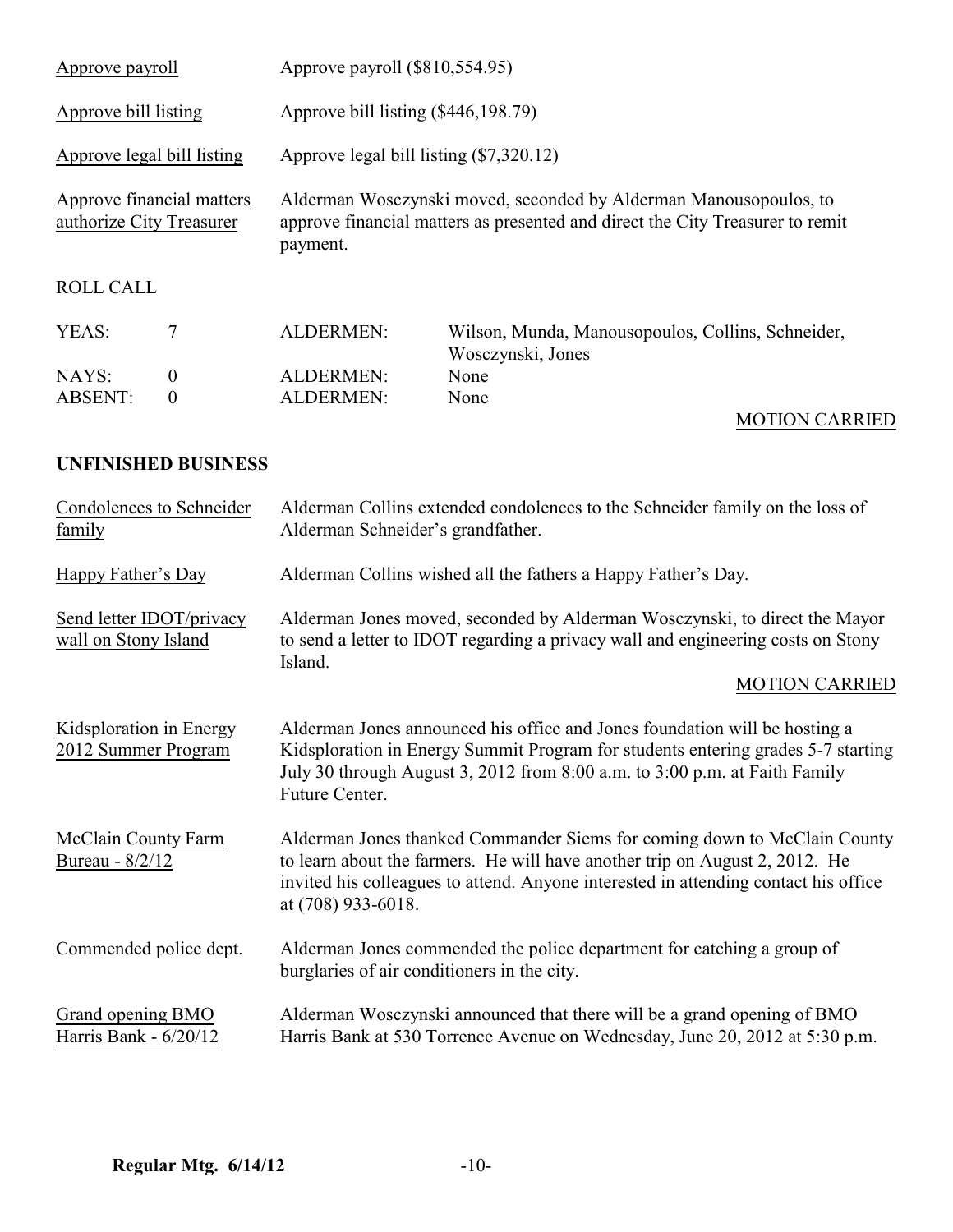| Happy Father's Day                                         | Alderman Wosczynski wished all the fathers a Happy Father's Day, especially her<br>son-in-law Ken.                                                                                                                                                                                                                                                                    |
|------------------------------------------------------------|-----------------------------------------------------------------------------------------------------------------------------------------------------------------------------------------------------------------------------------------------------------------------------------------------------------------------------------------------------------------------|
| Grand re-opening<br>Commissioner's Park<br>July 7, 2012    | Alderman Schneider announced the Calumet Memorial Park District will be<br>hosting a grand re-opening at Commissioners Park on Saturday, July 7, 2012 from<br>12 noon to 2:00 p.m. It was made possible thru a quarter million dollar grant<br>from the Illinois Department of Natural Resources.                                                                     |
| Redevelop Downey Park                                      | Alderman Schneider announced to the residents in the Downey Park area, the<br>Memorial Park District will going for a close to \$400,000 grant to redevelop<br>Downey Park. There is a community meeting next Thursday, June 21, 2012 at<br>6:00 p.m. at field house, 300 Jeffery Avenue.                                                                             |
| City Engineer investigate<br>Program                       | Alderman Schneider moved, seconded by Alderman Wosczynski, to direct the<br>Crossing Safety Improvement City Engineer to take their solution in item #7B communication (State Line Road<br>Quiet Zone Preliminary Analysis) to investigate if their findings are applicable to<br>#7D (State of Illinois Commerce Commission) Crossing Safety Improvement<br>Program. |
|                                                            | <b>MOTION CARRIED</b>                                                                                                                                                                                                                                                                                                                                                 |
| Happy Father's Day                                         | Mayor Michelle Markiewicz Qualkinbush wished all the fathers in Calumet City a<br>Happy Father's Day.                                                                                                                                                                                                                                                                 |
| <b>Condolences to Schneider</b><br>Smith & Kasperek family | City Treasurer Tarka extended his condolences to the Smith, Schneider and<br>Kasperek family for the passing away of their grandfather Mr. Smith.                                                                                                                                                                                                                     |
| <b>Condolences Conneen</b><br>family                       | City Treasurer Tarka extended his condolences to the Conneen family on the<br>passing away of 26 year veteran and former retired Fire Chief Lou Conneen.                                                                                                                                                                                                              |
| Flag day - $6/14/12$                                       | City Treasurer Tarka announced that it was flag day and encourages residents to<br>fly their American Flag proudly. He reminded residents that the American Legion<br>Post 330 at, 950 Legion Drive has a receptacle in their clubroom for retired<br>overused American Flags.                                                                                        |
| Happy Father's Day                                         | City Treasurer Tarka wished all the fathers a Happy Father's Day.                                                                                                                                                                                                                                                                                                     |
| Condolences Schneider<br>family                            | City Clerk Figgs extended her condolences to the Schneider family on the passing<br>of their grandfather Mr. Smith.                                                                                                                                                                                                                                                   |
| Happy Father's Day                                         | City Clerk Figgs wished all the fathers in Calumet City a Happy Father's Day.                                                                                                                                                                                                                                                                                         |